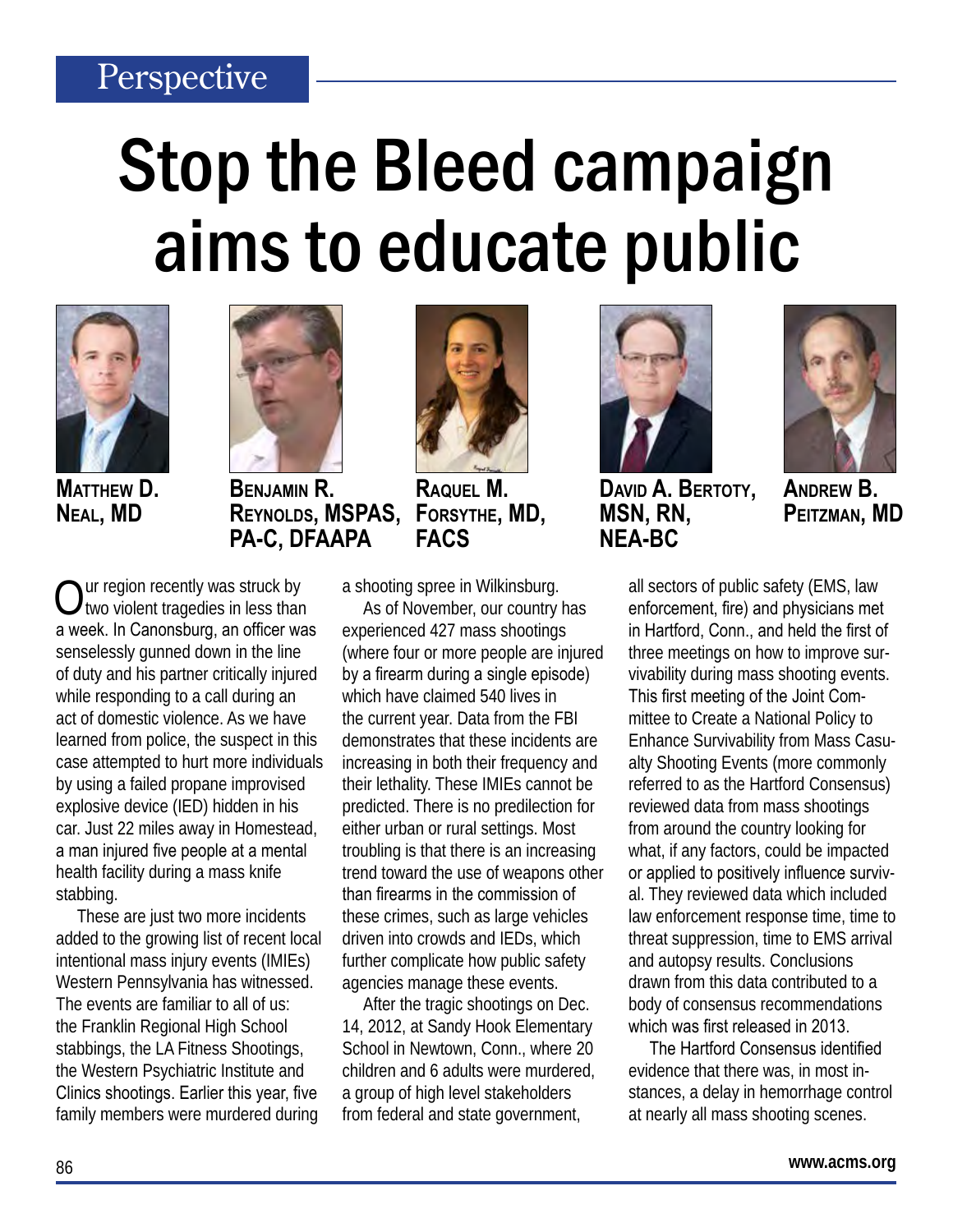#### Perspective

As health professionals know well, a person can bleed to death in less than five minutes. Their conclusion was simple: Early hemorrhage control is critical. The most novel of these recommendations was to actively engage the immediate responders, the uninjured lay public bystanders, who may be in the immediate vicinity of the event and train them in simple bleeding control techniques so that they can be used as a multiplying force to save more lives. Through the leadership of Lenworth Jacobs, MD, a trauma surgeon at Hartford Hospital in Connecticut near where the Sandy Hook shootings occurred, this work came to the attention of the White House. Subsequently,

the initiative evolved into the **Stop the Bleed** campaign, which was launched from the White House in the fall of last year (https://www.whitehouse.gov/ blog/2015/10/06/stop-bleed).

**Stop the Bleed** aims to educate and train the public to both recognize when life-threatening bleeding is occurring and then how to control it through compression and tourniquet application. Images which have emerged from both the Pulse nightclub shooting in Orlando and the Boston Marathon bombing demonstrate clearly how non-medically trained bystanders applied homemade tourniquets and dressings to injured and severed limbs to effect control of life-threatening

bleeding. These actions demonstrate the willingness of the public to engage when the need arises.

Coordinated through the partnership of all trauma centers in our region through the Charles Copeland Regional Trauma Council, and in conjunction with hospitals and emergency medical services across Western Pennsylvania, Ohio and West Virginia, UPMC is helping to lead the delivery of programming that teaches the lay public as well as our law enforcement community these simple and most basic skills. However, training in bleeding control is not enough. The right tools must be positioned strategically so that they

*Continued on Page 88*



**Seth I. Corbin 412.394.5530 scorbin@foxrothschild.com**

**Edward J. Kabala 412.394.5599 ekabala@foxrothschild.com**

**William H. Maruca 412.394.5575 wmaruca@foxrothschild.com**

**William L. Stang 412.394.5522 wstang@foxrothschild.com**

**Michael G. Wiethorn 412.394.5537 mwiethorn@foxrothschild.com**

**BNY Mellon Center | 500 Grant Street, Suite 2500 | Pittsburgh, PA 15219 | 412.391.1334 | www.foxrothschild.com**

Visit our HIPAA Blog: hipaahealthlaw.foxrothschild.com and our Physician Law Blog: physicianlaw.foxrothschild.com